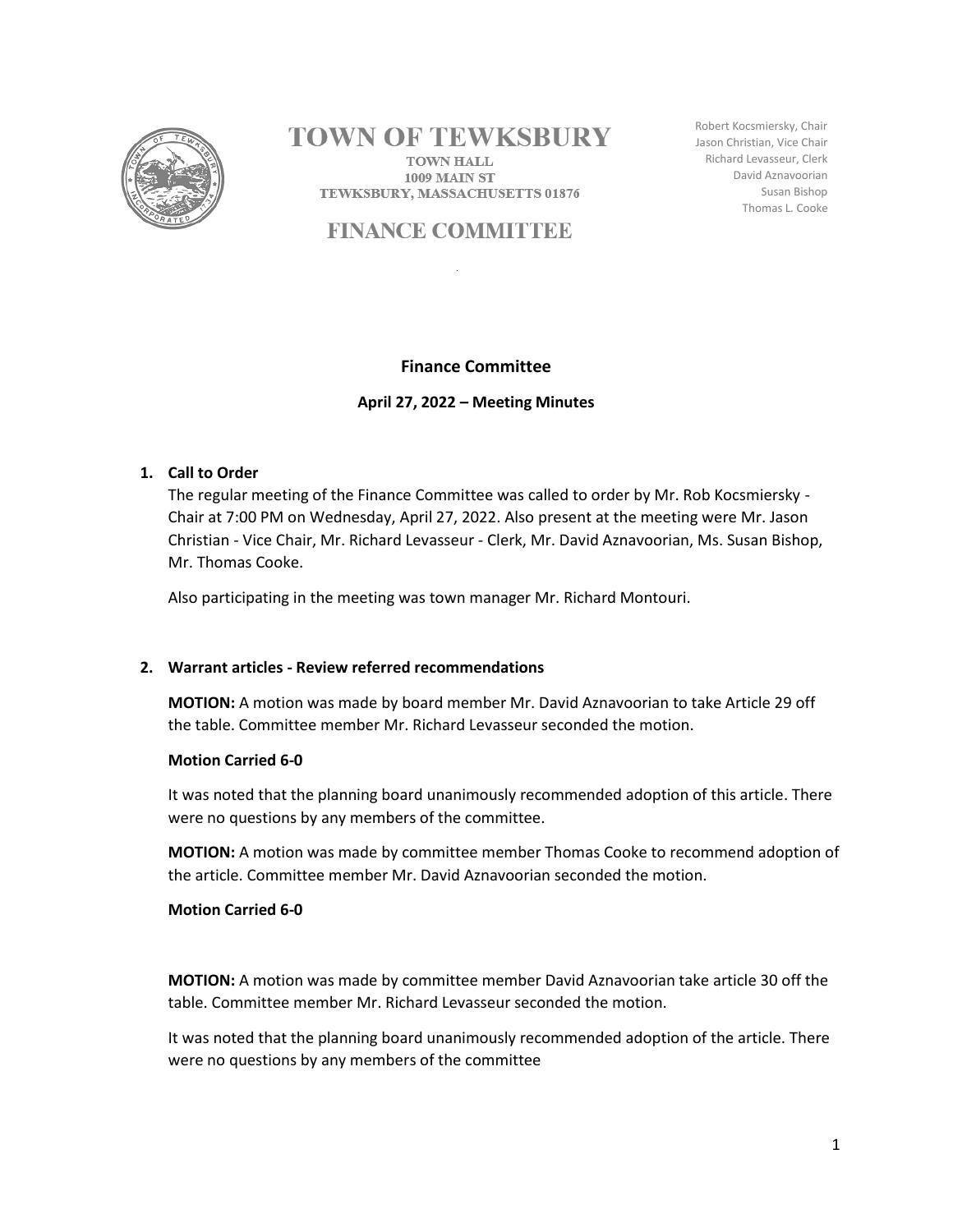**MOTION:** A motion was made by committee member Thomas Cooke to recommend adoption of the article. Committee member Mr. Richard Levasseur seconded the motion.

# **Motion Carried 6-0**

**MOTION:** A motion was made by committee member David Aznavoorian take article 31 off the table. Committee member Mr. Richard Levasseur seconded the motion.

It was noted that the planning board recommended indefinite postponement of the article. There was some general discussion regarding ownership of the parcel noted in the article and possible zoning implications. Town manager Mr. Richard Montouri mentioned that the planning board and the Town Clerk received written notification that the article was going to be withdrawn at town meeting.

**MOTION:** A motion was made by committee member Thomas Cooke to recommend indefinite postponement of the article. Committee member Mr. David Aznavoorian seconded the motion.

#### **Motion Carried 6-0**

#### **3. Town Manager – Transfers**

#### **Lateral Transfer WR – 1**

\$20,000 from water reserve to treatment transfer energy/utilities.

There was some general discussion around the balance in reserve, the starting balance in the account was \$25,000

**MOTION:** A motion was made by committee member David Aznavoorian to approve the transfer. Committee member Mr. Thomas Cooke seconded the motion.

#### **Motion Carried 6-0**

#### **4. Finance committee member representation on another committees**

Elementary School Building Committee - Committee member Mr. Thomas Cooke sent committee members an email on the elementary school building and its progress to date.

No other committee reports

- **5. No Timesheets submitted.**
- **6. No Minutes to approve**